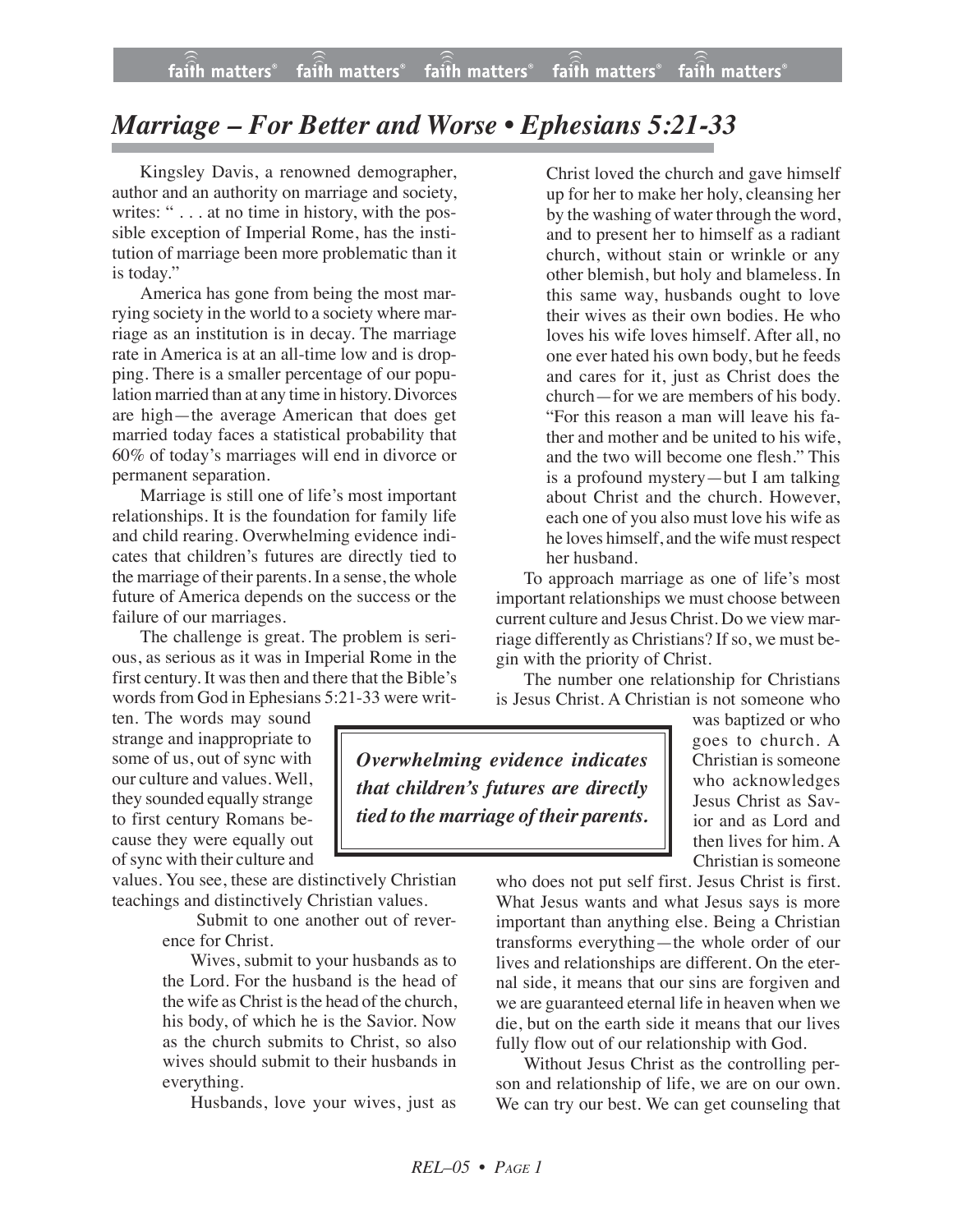helps. We can benefit from Christian principles and values. But we can never be truly Christian unless Jesus Christ is first in our lives and every other relationship is subordinate to him.

Making Jesus Christ the priority of our lives is the only way to fully experience Christian marriage that is counter-cultural: "For better, for worse; for richer, for poorer; in sickness and in health; until death—so help us God." When the priority of Jesus Christ is established for a man and woman the powerful principle of Ephesians 5:21 can be applied to marriage: *"Submit to one another out of reverence for Christ."* That means that the way I relate to Charleen and our marriage is most about Jesus Christ and my reverence for him. Every attitude and every action is an expression of the priority of Jesus Christ in my life.

There is no way that this truth can be emphasized too much. If Jesus Christ is number one in a Christian's life, the worst of marriage circumstances can be lived out Christianly. But if Jesus Christ is not number one in a Christian's life, even the best of circumstances cannot make a marriage truly Christian.

Let me illustrate this principle from a totally non-marriage example. Recently I visited the national headquarters of a small denomination based in Ohio. The former head of that denomination told me that the leaders of this denomination recognized that the denomination was in serious trouble. Their numbers were shrinking, churches were few and small, finances were dwindling and spirituality was poor.

They hired a church consultant who did extensive site and statistical studies. He met with the leadership and reviewed all of his findings. He told them that the situation was so desperate that the entire denomination was going to go out of business. They were past the point of repair. He couldn't think of anything to suggest. That was the end of his report. It was time for lunch.

The leaders were surprised and sat in silence as the consultant prepared to walk out. One of them asked, "Isn't there anything we can do?"

The consultant answered, "The only thing I can think of is that you all get down on your knees, repent of your sins and ask God for mercy." Then he walked out.

The man who was telling me this story started

to choke up and his eyes welled up with tears. He said those in the room sat there in silence and then one by one got down on their knees and began to pray. They confessed their sins and repented out loud. They asked God for mercy. They admitted they didn't know what else to do. Without God's intervention there was no hope.

That was about three years ago. God heard their prayers. Spiritual renewal has spread through their churches. New churches are being started and they are now anticipating that the denomination will double in size in a short period of time.

The principle is clear—the priority of Jesus Christ. The principle applies to every relationship of life, but none more than the relationship between a man and a woman. *"Submit to one another out of reverence for Christ."*

Next is the necessity of commitment. All human relationships face challenges. We all have our weaknesses. What is the glue that not only can hold a relationship together but can make it strong? It is commitment.

Take the relationships between parents and children. They are often severely challenged. Children become desperately ill. Some rebel. They may even hate mom or dad. Occasionally parents break off their relationship with a son or daughter. They may even go to court and disown them, never to see or speak to each other again. But that is exceptionally rare. Most parents stick with their children no matter how sick, no matter how far they stray, no matter how difficult. Parents forgive a thousand times over. They are committed to their children and to the relationship.

It is the same glue that makes marriage relationships strong. Obviously, love and happiness and compatibility are important. But commitment to each other before God is far more important. Marriage is a lifelong relationship that is as much about God as it is about each other. Ephesians 5:31 says, *" . . . a man will leave his father and mother and be united to his wife, and the two will become one flesh."*

There is a mystery to this commitment and relationship that only God fully understands. It is a wonderful mystery, much like the commitment and bond between Jesus Christ and Christians. *"This is a profound mystery - - but I am*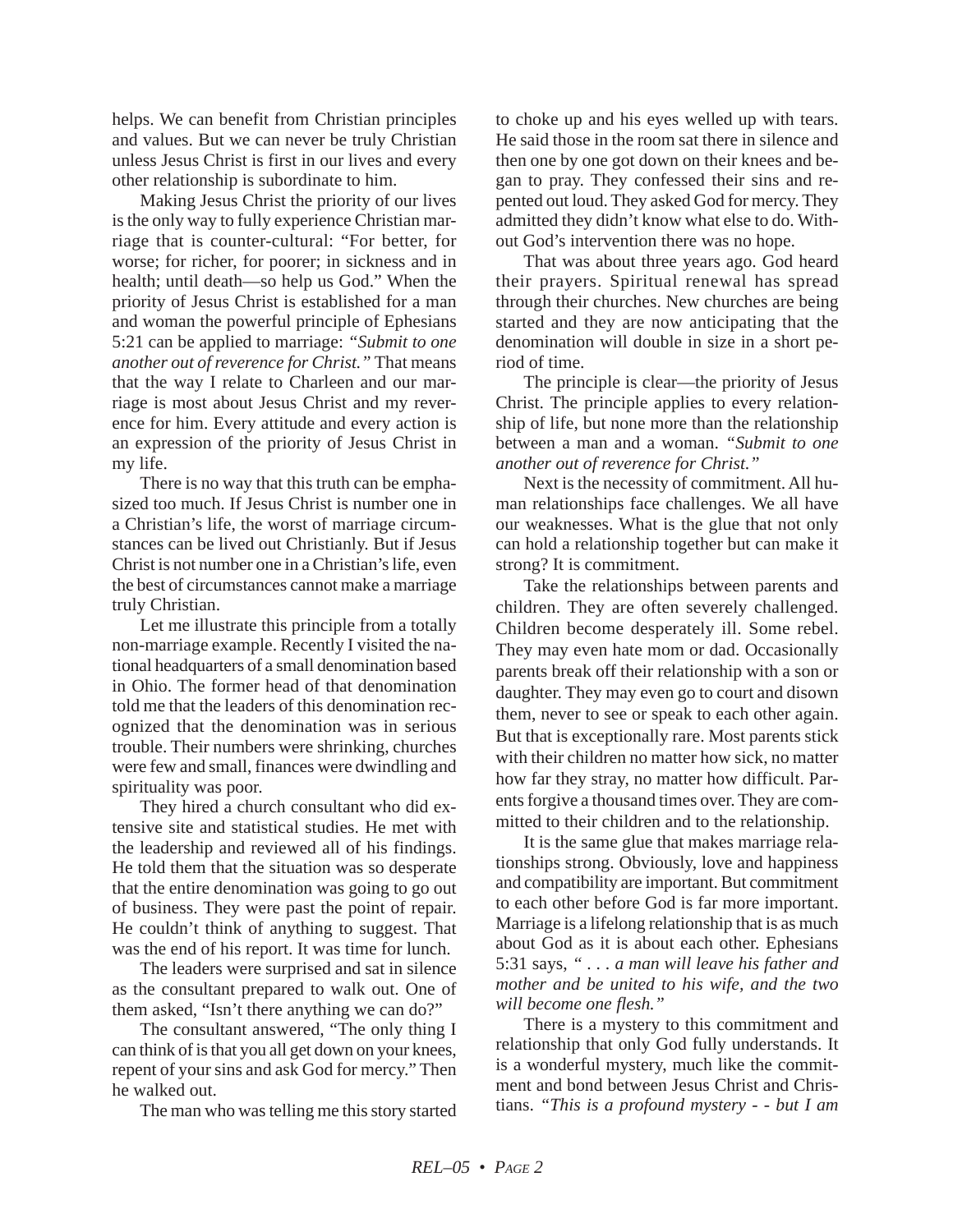*talking about Christ and the church."* (Ephesians 5:32)

Robertson McQuilkin is the former president of Columbia International University in Columbia, South Carolina. At age 59 he figured he could effectively lead that university for eight more years. Then his wife Muriel was diagnosed with Ahlzeimer's. He decided to resign as the university president in order to take care of his wife full-time. He said, "When the time came the decision was firm. It was a matter of integrity. Had I not promised (Muriel) years before, 'In sickness and in health . . . till death do us part'?"

How wonderfully Christian! How very much like Jesus whose commitment to us is greater than our sickness or our sins against him.

Add to the necessity of commitment the importance of community. For, understand that mar-

riage is much more than two individuals. Marriage is a social relationship that is meant to exist and to flourish in the context of community.

This is a concept that greatly aggravates many modern Americans. It is very common for a man or a woman to say, "My marriage

is my business. It has nothing to do with the church, my extended family, children or anybody else."

They are wrong! Marriage is much bigger than the individuals involved. We acknowledge that with wedding ceremonies and receptions to which family and friends are invited. They are part of marriage as well. The government is involved. The government issues marriage licenses and divorce decrees acknowledging that marriage impacts the whole of our society. When a marriage ends, it is much more than a legal dissolution. God is grieved because he hates divorce. Friends and neighbors have their relationships reordered.

*Time Magazine* said, "The breakup of families is increasingly seen not only as a personal tragedy but also as a social crisis." *Time Magazine* reported a study begun in 1970 at the School of Social Welfare at the University of California in Berkeley by Dr. Judith Wallerstein. She tracked 131 children of divorce for over 25 years. She reported that 18 months after a divorce:

" . . . we didn't see a single child who was well-adjusted. And we didn't see a single child to whom divorce was not the central event of their lives. . . . We realized that the whole trajectory of the child's life changed. Over half of the (now grown) children I have been studying have psychological problems they attribute to the divorce."

We must understand that marriage is not something that people do in isolation. Marriage is about community and family and extended relationships. That was once the way it was with extended families and closer community relationships. There were people who encouraged marriages to work and gave advice and support.

Today we must work at community. That is

*…we can never be truly Christian unless Jesus Christ is first in our lives and every other relationship is subordinate to him.*

why church is so important - - belonging to a small group, building couple friendships, serving others who are older and younger. When a marriage needs help it is often too

late to build the relationships that will see it through and make it strong.

This is a reminder to all of us to do everything we can to make marriages succeed. Never enter into an inappropriate relationship with a married person. Affairs are sins against God, against the people involved, but also against marriage, family, children, church, community and society.

Pray for other's marriages to be good and strong. Take positive actions to help marriages succeed. When couples struggle to stay together and talk about divorce, love and support them but also do everything possible to help them put their marriages back together. Often we seem so supportive of the individual that we appear to endorse the divorce. Let us be community members who fight long and hard to make marriages work.

May our marriages be all that God wants them to be. As Christians let us be counter-cultural not swept along by the practices of society but